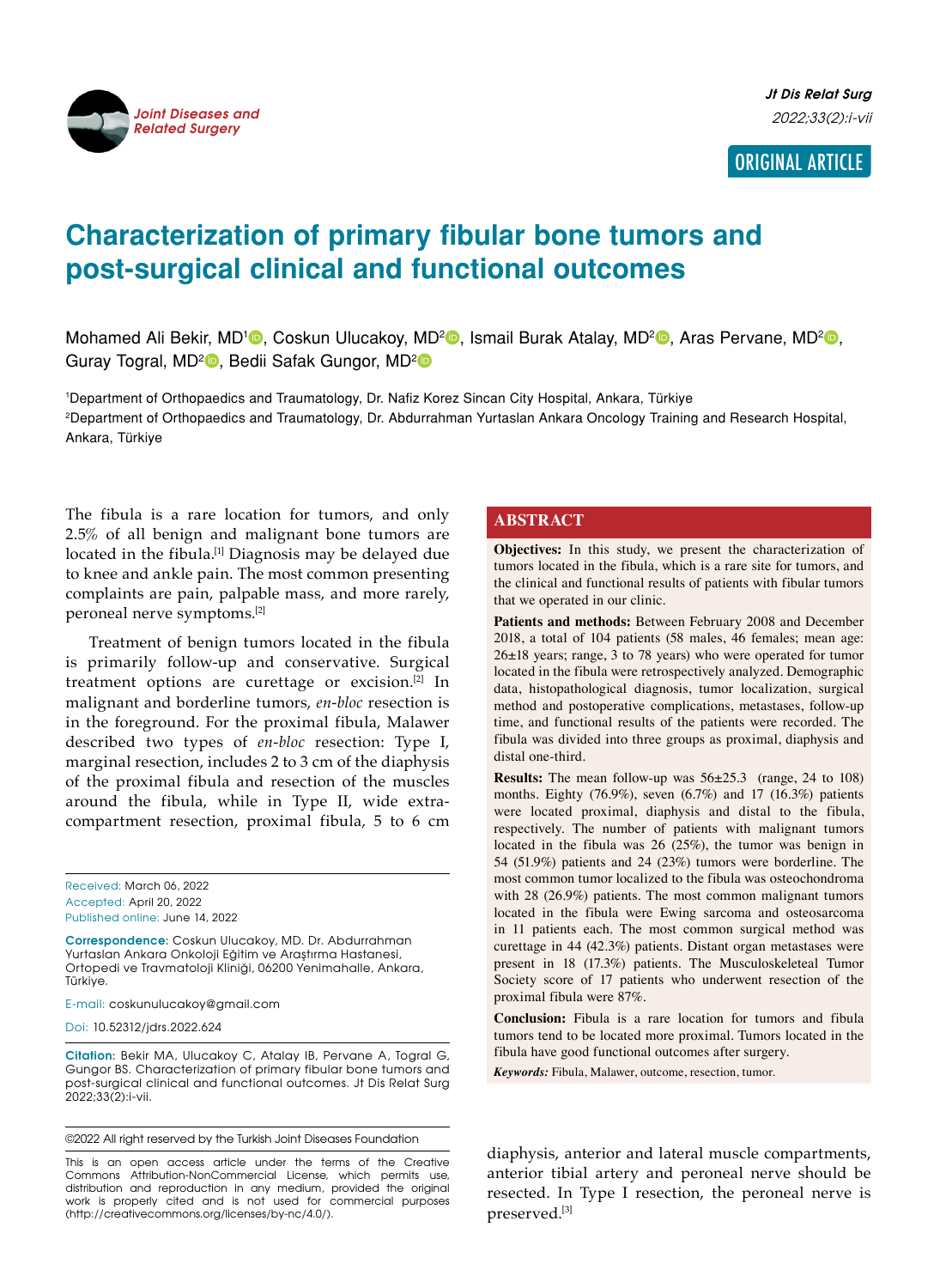ii Jt Dis Relat Surg

In the present study, we aimed to present the characterization of tumors located in the fibula, which is a rare localization area for tumors, and the follow-up results of patients with fibular tumors operated in our clinic.

### **PATIENTS AND METHODS**

This single-center, retrospective study was conducted at Department of Orthopaedics and Traumatology, Dr. Abdurrahman Yurtaslan Ankara Oncology Training and Research Hospital between February 2008 and December 2018. A total of 104 patients (58 males, 46 females; mean age:  $26\pm18$  years; range, 3 to 78 years) who were operated for tumor located in the fibula were included. Demographic data, histopathological diagnosis, tumor localization, surgical method, postoperative complications, metastases, follow-up time, and functional results of the patients were recorded. Tumors involving the fibula and the tibia, metastases, and tumors with a follow-up period of less than 24 months were excluded from the study. The fibula was divided into three groups as proximal, diaphysis and distal one-third.

# **Statistical analysis**

Statistical analysis was performed using the IBM SPSS version 22.0 software (IBM Corp., Armonk, NY, USA). Continuous variables were expressed in mean  $±$  standard deviation (SD) or median (min-max), while categorical variables were expressed in number and frequency. Descriptive analyses were presented using percentile and quantitative values.

## **RESULTS**

The mean follow-up was  $56\pm25.3$  (range, 24 to 108) months. Eighty (76.9%), seven (6.7%), and 17 (16.3%) patients were located proximal, diaphysis and distal to the fibula, respectively (Table I). While the number of patients with malignant tumors located in the fibula was 26 (25%), the tumor was benign in 54 (51.9%) patients and 24 (23%) tumors were borderline (Table II). The most common tumor localized to the fibula was osteochondroma with 28 (26.9%) patients. This was followed by giant cell tumors with 15 (14.4%) patients. The most common malignant tumors located in the fibula were Ewing sarcoma and osteosarcoma in 11 patients each. Considering the frequency of tumors by fibula location, they were proximal, diaphysis and distal osteochondroma (31%), Ewing sarcoma (42%), and giant cell tumor (29%), respectively (Table III).

Curettage was the most common surgical method for tumors located in the fibula in 44 (42%) patients. These were followed by total excision (28%), resection  $(23%)$  and amputation  $(5%)$ , respectively (Table I). Resection was performed in 17 (21%) of 80 patients with tumors located proximal to the fibula. While 12 of them (70%) were Malawer Type I, five of them were Malawer Type II (Table IV). Distant

| <b>TABLE I</b><br>Frequency of fibular tumors according to location, type and surgical methods |                |      |           |    |          |  |  |  |  |  |
|------------------------------------------------------------------------------------------------|----------------|------|-----------|----|----------|--|--|--|--|--|
| $\%$<br>Min-Max<br>Mean±SD<br>Median<br>n                                                      |                |      |           |    |          |  |  |  |  |  |
| Age (year)                                                                                     |                |      | $26 + 18$ |    | $3 - 78$ |  |  |  |  |  |
| Follow-up period (month)                                                                       |                |      |           | 56 | 24-108   |  |  |  |  |  |
|                                                                                                |                |      |           |    |          |  |  |  |  |  |
| Location                                                                                       |                |      |           |    |          |  |  |  |  |  |
| Proximal                                                                                       | 80             | 76.9 |           |    |          |  |  |  |  |  |
| Diaphysis                                                                                      | $\overline{7}$ | 6.7  |           |    |          |  |  |  |  |  |
| Distal                                                                                         | 17             | 16.3 |           |    |          |  |  |  |  |  |
| <b>Type</b>                                                                                    |                |      |           |    |          |  |  |  |  |  |
| Benign                                                                                         | 54             | 52   |           |    |          |  |  |  |  |  |
| <b>Borderline</b>                                                                              | 18             | 16   |           |    |          |  |  |  |  |  |
| Malignant                                                                                      | 26             | 24   |           |    |          |  |  |  |  |  |
| Surgical method                                                                                |                |      |           |    |          |  |  |  |  |  |
| Curettage                                                                                      | 44             | 43   |           |    |          |  |  |  |  |  |
| Total excision                                                                                 | 30             | 29   |           |    |          |  |  |  |  |  |
| Resection                                                                                      | 24             | 23   |           |    |          |  |  |  |  |  |
| Amputation                                                                                     | 6              | 5    |           |    |          |  |  |  |  |  |
| SD: Standard deviation.                                                                        |                |      |           |    |          |  |  |  |  |  |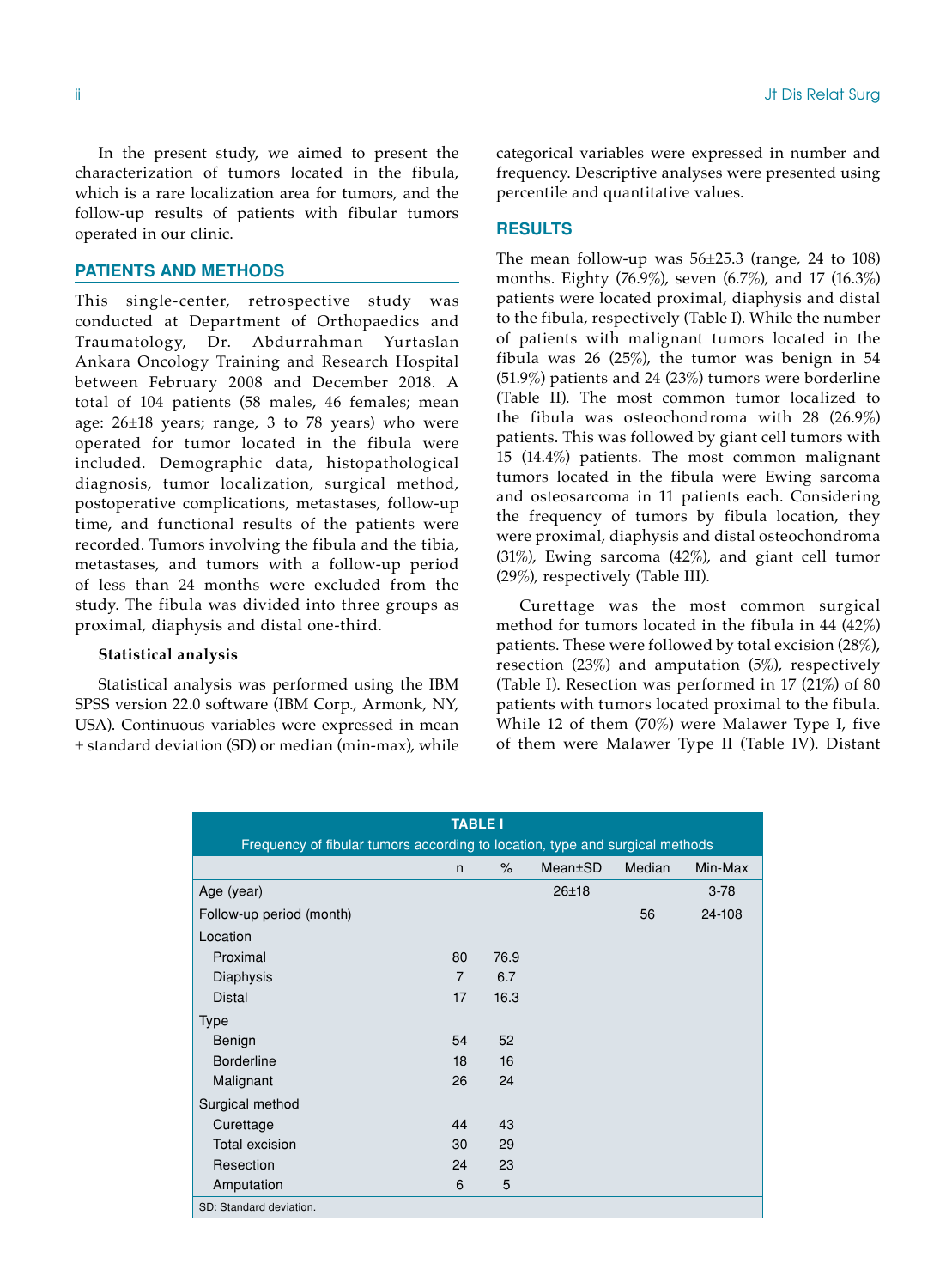| <b>TABLE II</b><br>Frequency of fibular tumors according to location, type |        |      |                   |    |                |                |       |      |
|----------------------------------------------------------------------------|--------|------|-------------------|----|----------------|----------------|-------|------|
|                                                                            | Benign |      | <b>Borderline</b> |    | Malignant      |                | Total |      |
| Fibula                                                                     | n      | $\%$ | n                 | %  | n              | $\%$           | n     | $\%$ |
| Proximal                                                                   | 46     | 44   | 15                | 14 | 19             | 18             | 80    | 77   |
| Diaphysis                                                                  | 2      | 2    |                   |    | $\overline{4}$ | $\overline{4}$ |       |      |
| <b>Distal</b>                                                              | 6      | 6    | 8                 | 8  | 3              | 3              | 17    | 16   |
| Total                                                                      | 54     | 58   | 24                | 23 | 26             | 25             | 104   | 100  |

| <b>TABLE III</b>                                           |          |                |                  |               |                |                |                |               |
|------------------------------------------------------------|----------|----------------|------------------|---------------|----------------|----------------|----------------|---------------|
| Frequency of fibular tumors subtypes according to location |          |                |                  |               |                |                |                |               |
|                                                            | Proximal |                | <b>Diaphysis</b> |               | <b>Distal</b>  |                | Total          |               |
| Fibula                                                     | n        | $\frac{9}{6}$  | $\mathsf{n}$     | $\frac{9}{6}$ | n              | $\frac{9}{6}$  | n              | $\frac{9}{6}$ |
| Osteochondroma                                             | 25       | 24             |                  |               | $\overline{2}$ | $\overline{2}$ | 28             | 27            |
| Giant cell tumor                                           | 9        | 8              |                  |               | 5              | 5              | 15             | 14            |
| Osteosarcoma                                               | 9        | 8              | $\Omega$         | 0             | $\overline{2}$ | $\overline{2}$ | 11             | 10            |
| Ewing sarcoma                                              | 8        | 8              | 3                | 3             | $\Omega$       | $\Omega$       | 11             | 11            |
| Non ossifying fibroma                                      | 9        | 8              | $\Omega$         | 0             |                |                | 10             | 9             |
| Aneurysmal bone cyst                                       | 6        | 6              | $\Omega$         | 0             | 3              | 3              | 9              | 9             |
| Enchondroma                                                | 7        | 7              | $\Omega$         | $\Omega$      | $\Omega$       | $\Omega$       | $\overline{7}$ |               |
| Chondrosarcoma                                             | 2        | $\overline{2}$ |                  |               |                |                |                |               |
| Simple bone cyst                                           | 2        | $\overline{2}$ | $\Omega$         | $\Omega$      | 2              | $\mathcal{P}$  | 4              | 4             |
| Osteoid osteoma                                            |          |                | $\Omega$         | 0             |                |                | $\overline{2}$ | $\mathcal{P}$ |
| Other                                                      | 2        | 2              |                  |               | $\Omega$       | $\Omega$       | 3              | 3             |
| Total                                                      | 80       | 77             |                  |               | 17             | 16             | 104            | 100           |

| <b>TABLE IV</b>                                                         |                                           |    |      |   |           |                |       |                 |      |    |      |
|-------------------------------------------------------------------------|-------------------------------------------|----|------|---|-----------|----------------|-------|-----------------|------|----|------|
| Preferred surgical methods in tumors located proximal to the fibula (%) |                                           |    |      |   |           |                |       |                 |      |    |      |
|                                                                         | Total excision<br>Amputation<br>Curettage |    |      |   | Resection |                | Total |                 |      |    |      |
|                                                                         |                                           |    |      |   |           | Malawer Type I |       | Malawer Type II |      |    |      |
| n                                                                       | $\frac{9}{6}$                             | n  | $\%$ | n | $\%$      | n              | $\%$  | n               | $\%$ | n  | $\%$ |
| 32                                                                      | 40                                        | 26 | 33   | 5 | 6         | 12             | 70    | 5               | 30   | 80 | 100  |

organ metastases were present in 18 (17.3%) patients. The most common metastasis was to the lung in 10 (55.5%) patients. Of the 26 malignant tumors, 61% were older than 21 years of age. Peroneal nerve palsy was observed in five  $(6%)$  patients located proximal to the fibula.

An 18-year-old male patient was consulted to our clinic with the complaint of knee pain in his left knee lasting for four months. A cystic lesion was detected in the head of the fibula in the direct X-ray of the patient (Figure 1a, b). *En-bloc* resection (Figure 2a, b) was performed in the patient whose Tru-cut biopsy revealed an aneurysmal bone cyst. The result of the mass sent to pathology (Figure 3a, b) was compatible with aneurysmal bone cyst. No neurological deficit was detected in the postoperative patient.

#### **DISCUSSION**

The literature indicates that tumors located in the fibula are frequently located proximal.[4,5] Gümüştaş et al.<sup>[6]</sup> in their epidemiological study on tumors located in the fibula, the most common sites were proximal fibula (61%), distal fibula (27%), and diaphysis (11%). Similarly, in the study of Arikan et al. $,[4]$  the most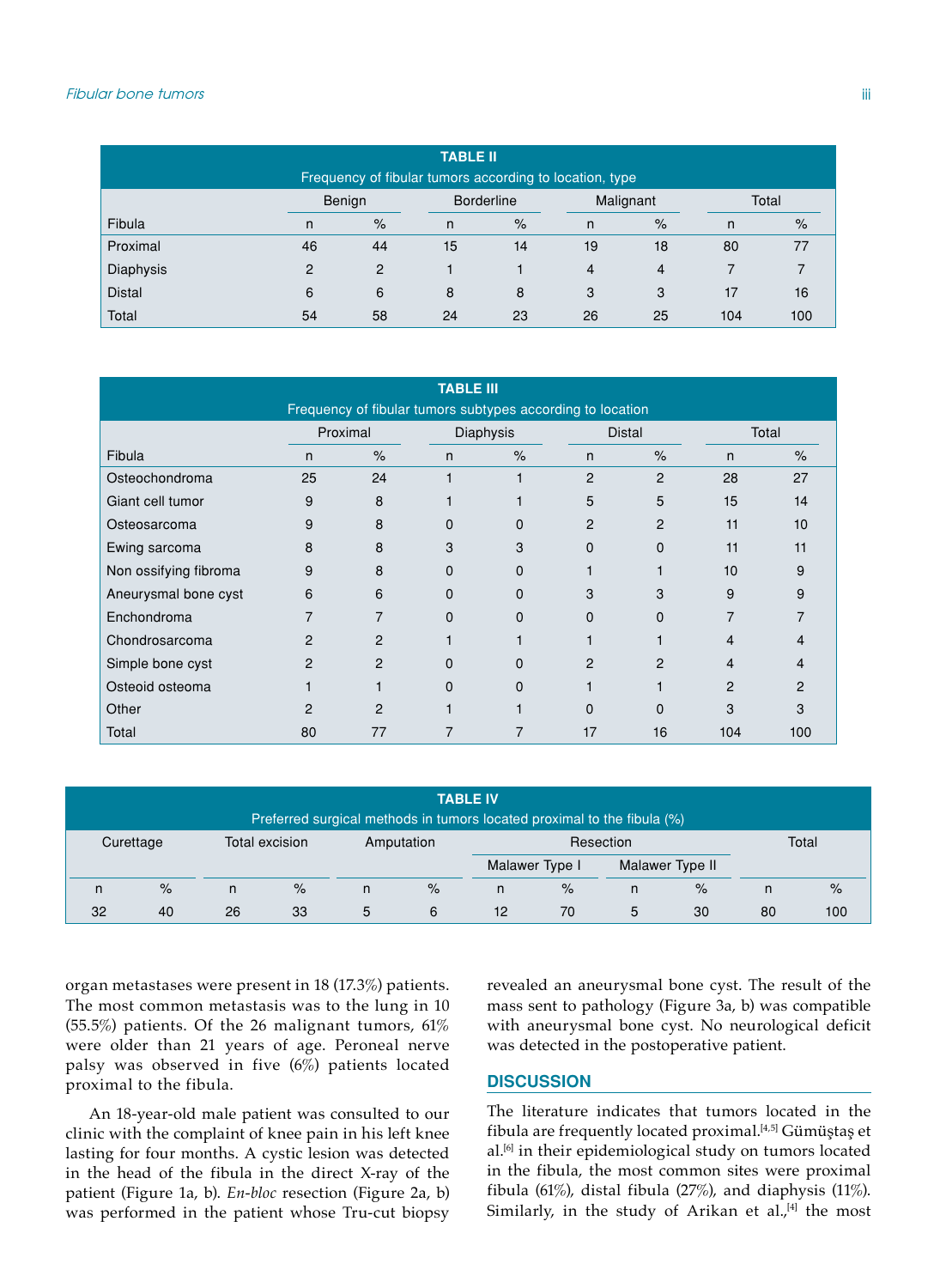

**FIGURE 1.** X-ray image of cystic lesion proximal to the fibula. **(a)** Anteroposterior and **(b)** lateral view.



**FIGURE 2.** Postoperative X-ray image after *en-bloc* resection of the proximal fibula. **(a)** Anteroposterior and **(b)** lateral view.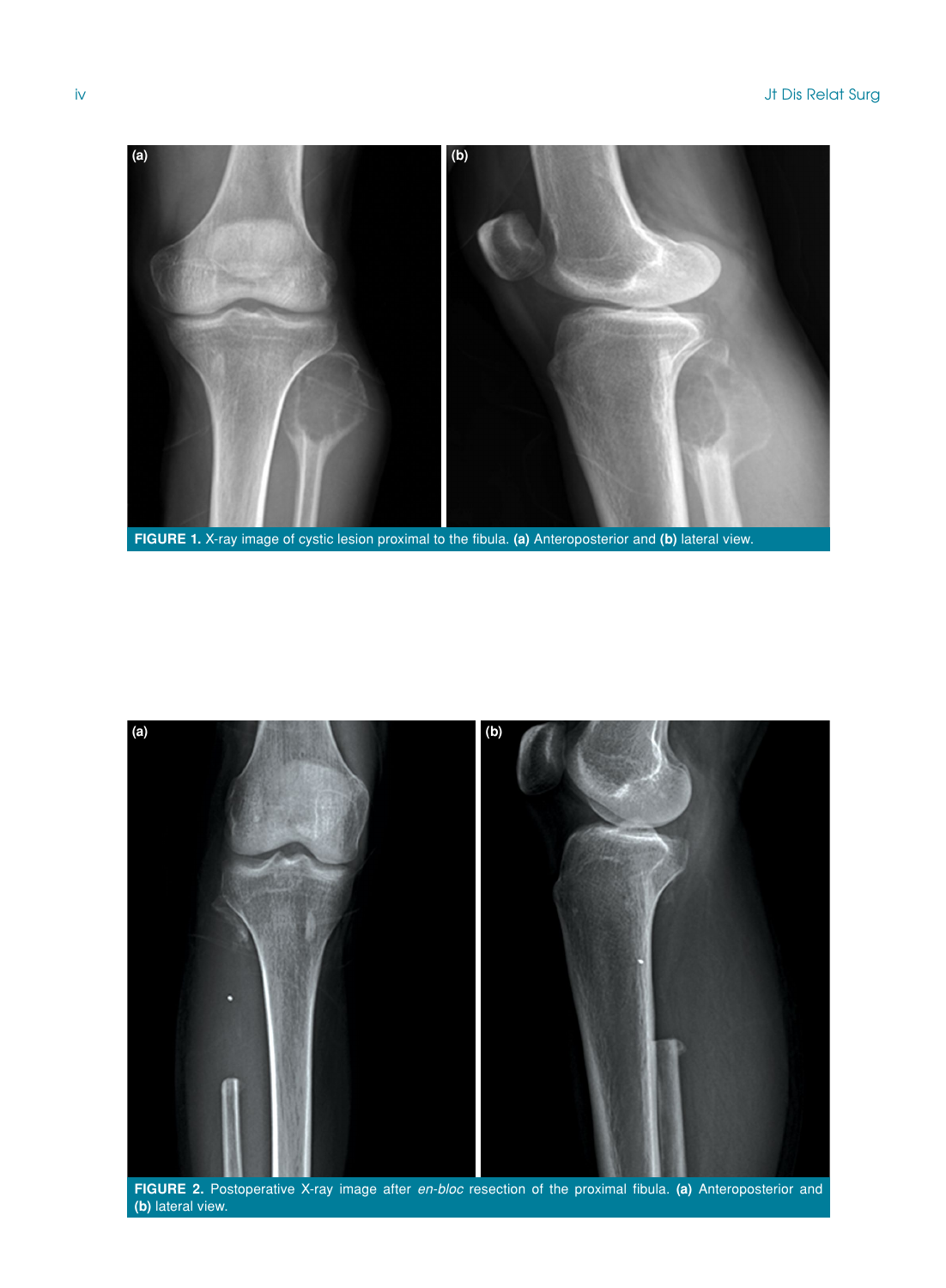

common localizations were proximal (67%), distal (25%) and diaphysis (8%). In our study, similar to the literature, the most common location was the

Although tumors located in the fibula are rarely encountered, the rate of malignant tumors in the literature on the malignancy rate reaches  $50\%$ .<sup>[1]</sup> In a study including 52 patients, Guo et al.<sup>[7]</sup> reported that 15.4% of all tumors located in the fibula were malignant. In the study of Arikan et al.<sup>[4]</sup> including 264 patients, this rate was 20.8%. In our study, 24% of 104 tumors localized to the fibula were malignant and 23% were borderline. We believe that the reason for the high rates of malignant and borderline in our study is that patients with suspected malignancy are referred to us more, as we are a reference oncology hospital. In addition, as another reason, we included only the patients we operated on. Many benign tumors such as non-ossifying fibroma were excluded from the study, since they were followed conservatively.

proximal fibula (76.9%). This was followed by distal

(16.3%) and diaphysis (6.7%), respectively.

Abdel et al.<sup>[8]</sup> had a mean age of  $24.3\pm9.6$ (range, 2 to 64) years in patients who operated for a tumor located in the fibula and followed for an average of 88 months. In the study of Guo et al., $[7]$  the mean age of 52 patients followed for 31 months was  $26.5\pm5.2$  (range, 4 to 72) years. Gümüştaş et al.<sup>[6]</sup> had a mean age of 25.6±17.6 years in their study, and they found that increasing patient age may be a potential risk factor for the development of malignant fibular tumor. Similarly, Arikan et al.<sup>[4]</sup> reported that fibular tumors were more common under 21 years of age and that most fibular tumors under 21 years of age were benign. In this study, the mean age of 104 patients we followed for an average of  $56\pm25.3$  months was  $26\pm18$ years, and 61% of 26 malignant tumors were older than 21 years.

In a study performed in Mayo Clinic, the most common benign tumor located in the proximal fibula was osteochondromas  $(38\%)$ <sup>[8]</sup> The most common benign tumors in the diaphyseal and distal involvement were osteoid osteoma and aneurysmal bone cyst, respectively.<sup>[6]</sup> In the study of Abdel et  $al<sub>1</sub>$ <sup>[9]</sup> the most common malignant tumor located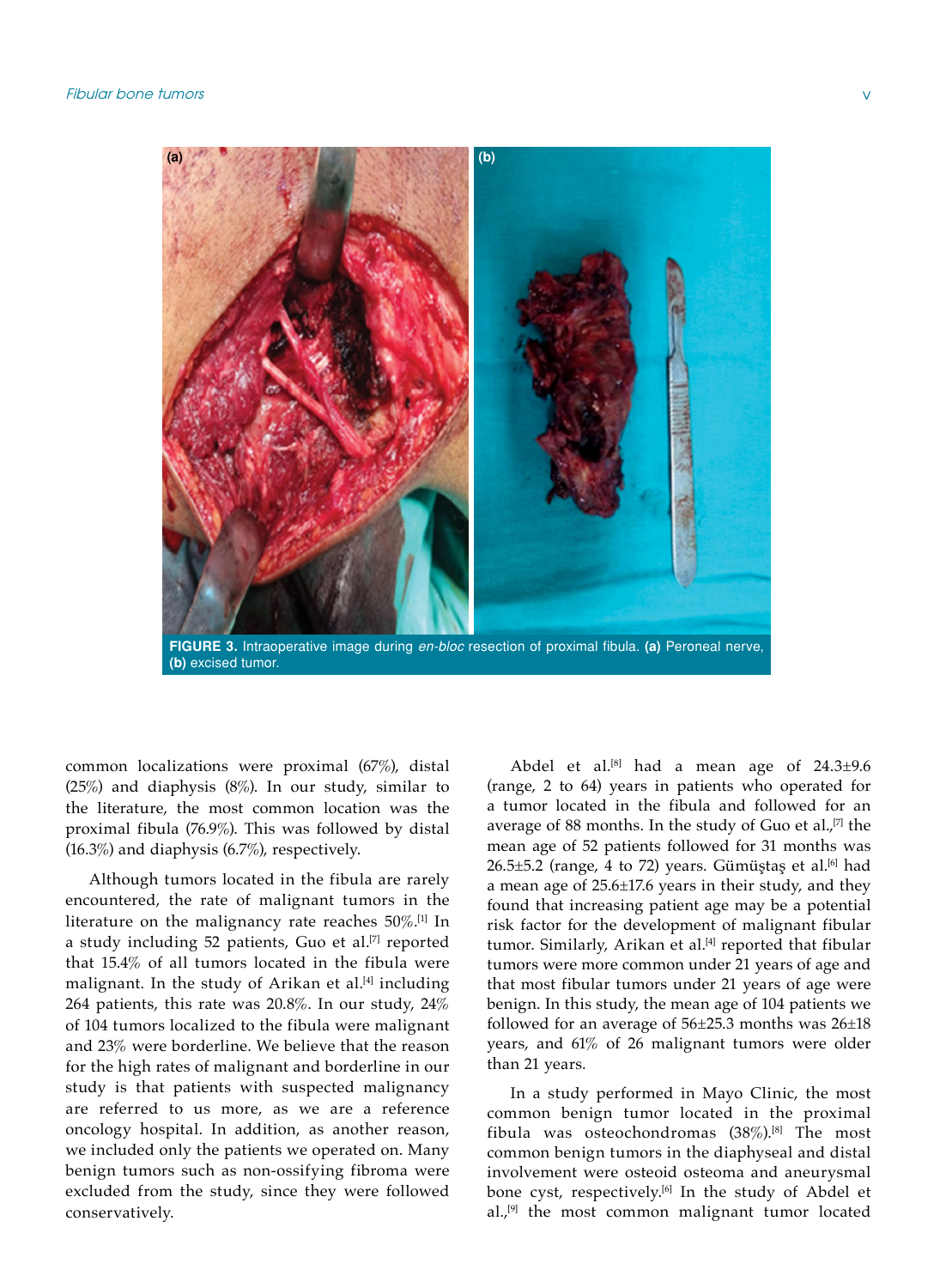in the proximal fibula was osteosarcoma, while in the study of Arikan et al. $^{[4]}$  the most common malignant tumors were chondrosarcoma (29.1%), Ewing sarcoma (27.3%) and osteosarcoma (27.3%). Similarly, in the study of Guo et al., $[7]$  the most common benign tumor located in the proximal fibula was osteochondroma, and malignant tumor osteosarcoma. Atalay et al.<sup>[10]</sup> reported the results of proximal fibula tumors, and the most common malignant tumor was osteosarcoma. Similarly, in this study, the most common tumor was osteochondroma (26.9%), while the most common malignant tumors were Ewing sarcoma and osteosarcoma (10%) with 11 patients each.

Function after surgery for proximal fibular tumors varies depending on the resection performed and the tumor type. The Musculoskeleteal Tumor Society scores of benign and malignant proximal fibular tumors treated surgically are available in the literature. Dieckmann et al.<sup>[11]</sup> reported the mean MSTS scores of 90 to 97% for 57 patients who were operated for benign and malignant proximal fibular tumors. Similarly, Inatani et al.<sup>[12]</sup> reported that, in a smaller number of patients  $(n=12)$ , the mean MSTS score was 96% (range, 70 and 100%) in those whose peroneal nerve could not be resected, and 65% (range, 60 and 100%) in those who were resected. 70) has been reported. Kundu et al.<sup>[13]</sup> on the other hand, in the study in which they presented the results of 46 patients, they reported MSTS as 88%. Similarly, in this study, the MSTS score of 17 patients who underwent post-tumor resection in the proximal fibula was 87% (range, 70 and 100%). The most common complication after proximal fibula resection is peroneal nerve palsy and instability in the knee. Peroneal nerve palsy is seen at a rate of 3 to 57% in the literature. 3,14 Guo et al.<sup>[7]</sup> reported peroneal nerve palsy as  $13.5\%$  in 52 patients they operated. A total of 7.7% of these persisted as permanent peroneal nerve palsy. Guo et al.[7] did not report knee instability in any of the patients they operated. While knee instability was not encountered in this study, peroneal nerve palsy was seen in nine (11%) patients located proximal to the fibula. Of these, five patients (patients who underwent Malaver type II resection) continued as permanent peroneal nerve palsy.

To the best of our knowledge, only two studies have analyzed fibular tumors as a whole so far.<sup>[4,6]</sup> In these studies, the epidemiology was emphasized. The strength of our study is that it is the first study to analyze fibular tumors as a whole and to share the oncology experience (clinical and functional outcome) of a single center with this large number of patients. However, the lack of homogeneous groups due to its retrospective nature and considering all tumors together are the main limitations.

In conclusion, the fibula is a rare location for tumors and fibula tumors tend to be located more proximal. Tumors located in the fibula have good functional outcomes after surgery.

**Ethics Committee Approval:** The study protocol was approved by the Dr. Abdurrahman Yurtaslan Ankara Oncology Training and Research Hospital Ethics Committee (number  $2021-06/1151$ ). The study was conducted in accordance with the principles of the Declaration of Helsinki.

**Patient Consent for Publication:** A written informed consent was obtained from each patient.

**Data Sharing Statement:** The data that support the findings of this study are available from the corresponding author upon reasonable request.

**Author Contributions:** Writer: M.A.B., C.U., I.B.A.; Data analysis: A.P.; Critical review: G.T., B.S.G.

**Conflict of Interest:** The authors declared no conflicts of interest with respect to the authorship and/or publication of this article.

**Funding:** The authors received no financial support for the research and/or authorship of this article.

#### **REFERENCES**

- 1. Unni KK, Inwards CY. Dahlin's bone tumors: General aspects and data on 10,165 cases. 6th ed. Philadelphia: Lippincott Williams & Wilkins 2010. p. 1-9.
- 2. Karakoç Y, Ulucaköy C. Management and retrospective analysis of tumors and tumor-like lesions localized in the talus. Jt Dis Relat Surg 2021;32:218-23.
- 3. Malawer MM. Surgical management of aggressive and malignant tumors of the proximal fibula. Clin Orthop Relat Res 1984;(186):172-81.
- 4. Arikan Y, Misir A, Ozer D, Kizkapan TB, Yildiz KI, Saygili MS, et al. The incidence and distribution of primary fibula tumors and tumor-like lesions: A 35-year experience. J Orthop Surg (Hong Kong) 2018;26:2309499018798180.
- 5. Zeytoonjian T, Mankin HJ, Gebhardt MC, Hornicek FJ. Distal lower extremity sarcomas: Frequency of occurrence and patient survival rate. Foot Ankle Int 2004;25:325-30.
- 6. Gümüştaş SA, Çevik HB, Kayahan S. An epidemiological study of primary bone tumors of the fibula. Arch Bone Jt Surg 2021;9:548-53.
- 7. Guo C, Zhang X, Gao F, Wang L, Sun T. Surgical management of proximal fibular tumors: Risk factors for recurrence and complications. J Int Med Res 2018;46:1884-92.
- 8. Abdel MP, Papagelopoulos PJ, Morrey ME, Wenger DE, Rose PS, Sim FH. Surgical management of 121 benign proximal fibula tumors. Clin Orthop Relat Res 2010;468:3056-62.
- 9. Abdel MP, Papagelopoulos PJ, Morrey ME, Inwards CY, Wenger DE, Rose PS, et al. Malignant proximal fibular